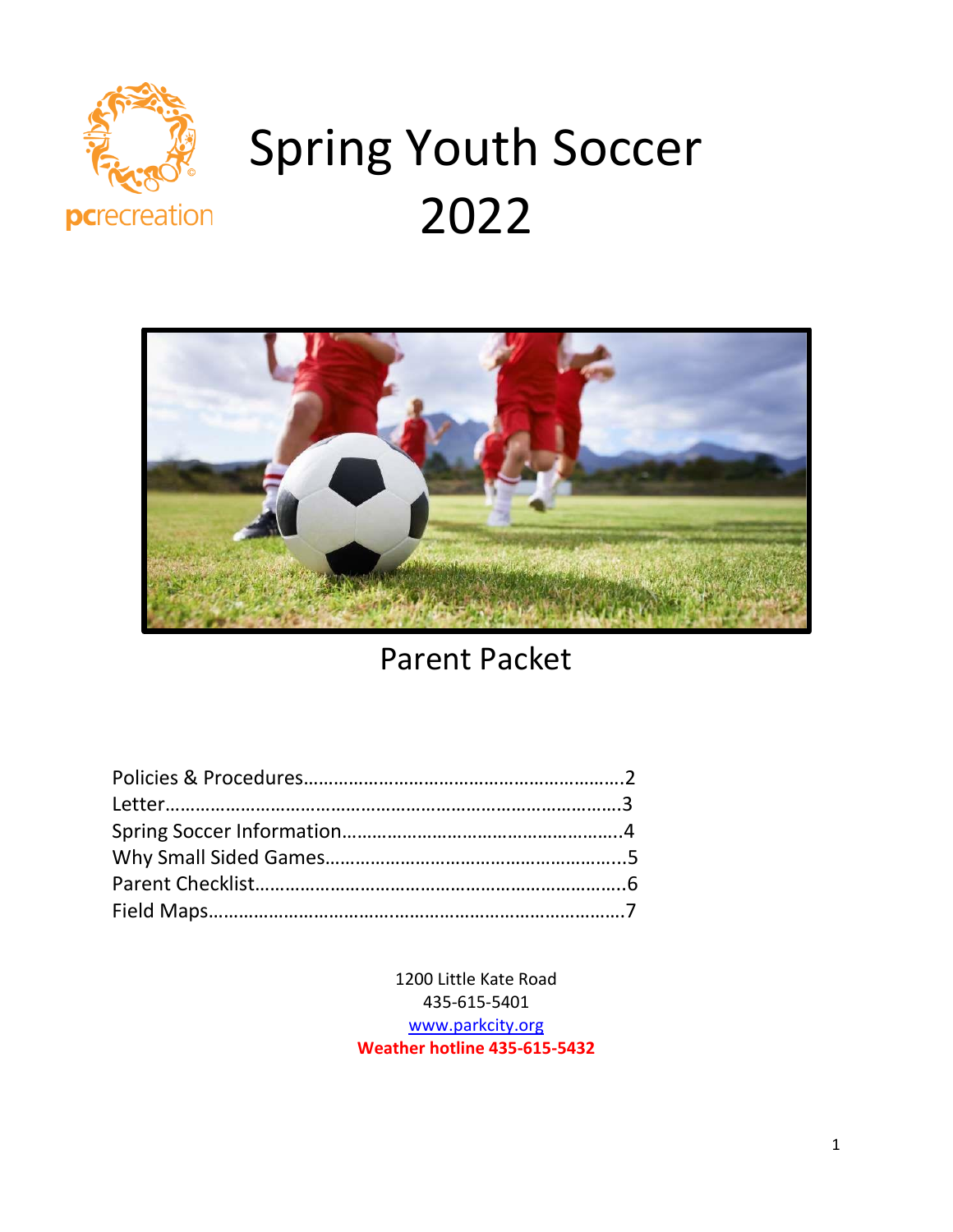# **Welcome to Park City Recreation's Spring Youth Soccer League!**

# Park City Recreation Policies & Procedures

**Philosophy:** Our recreation soccer program is designed to teach players soccer skills, teamwork and sportsmanship in an environment where participation and fun are the focus, not winning at all cost. The purpose of recreational soccer is to provide an opportunity for the participants to learn the sport and develop life skills including a lifelong love of the game.

Registration: Registration will be open January - March 14<sup>th</sup>. Early bird registration \$60 January - February 14<sup>th</sup> Registration fee \$70 February 15<sup>th</sup> - March 14<sup>th</sup> **DEADLINE TO REGISTER MARCH 15th** Registration after the deadline (if space allows) \$80

### **We do not accept requests for specific teams/coaches.**

Deadline: The deadline to register for \$70 is March 14<sup>th</sup>. After the deadline all players will be placed on the waitlist. Only divisions with space available will allow for registration with the \$10 late fee charge totaling \$80.

**Waitlist procedure:** For a division that is full after the deadline, participants will be placed on a waitlist. There will be no charge to be placed on the waitlist. Participants will be pulled off the waitlist and added to teams based on the date/time they were added to the waitlist. Once a participant is pulled off the waitlist the registration fee \$70 plus the \$10 late fee will be charged.

### Dates: Saturday April 16<sup>th</sup> – Saturday June 4th

**Days/Times:** Pre-K & Kindergarten divisions will play on SATURDAYS ONLY 9:00am-12:00pm (game times on the hour, game times will vary each week & depend on number of teams in division).

1<sup>st</sup>-4<sup>th</sup> grade divisions will play on WEDNESDAYS 5:00pm or 6:00pm & SATURDAYS 9:00am-12:00pm (game times on the hour, game times will vary each week & depend on number of teams in division).

**Coaches:** All coaches are volunteers and we rely heavily on those volunteers to help facilitate the program. Coaches will receive a 50% discount on the program and a 5 punch pass to the PC MARC with the commitment of a head coach position. All coaches must complete and pass a background check through Park City Municipal Corp. before coaching.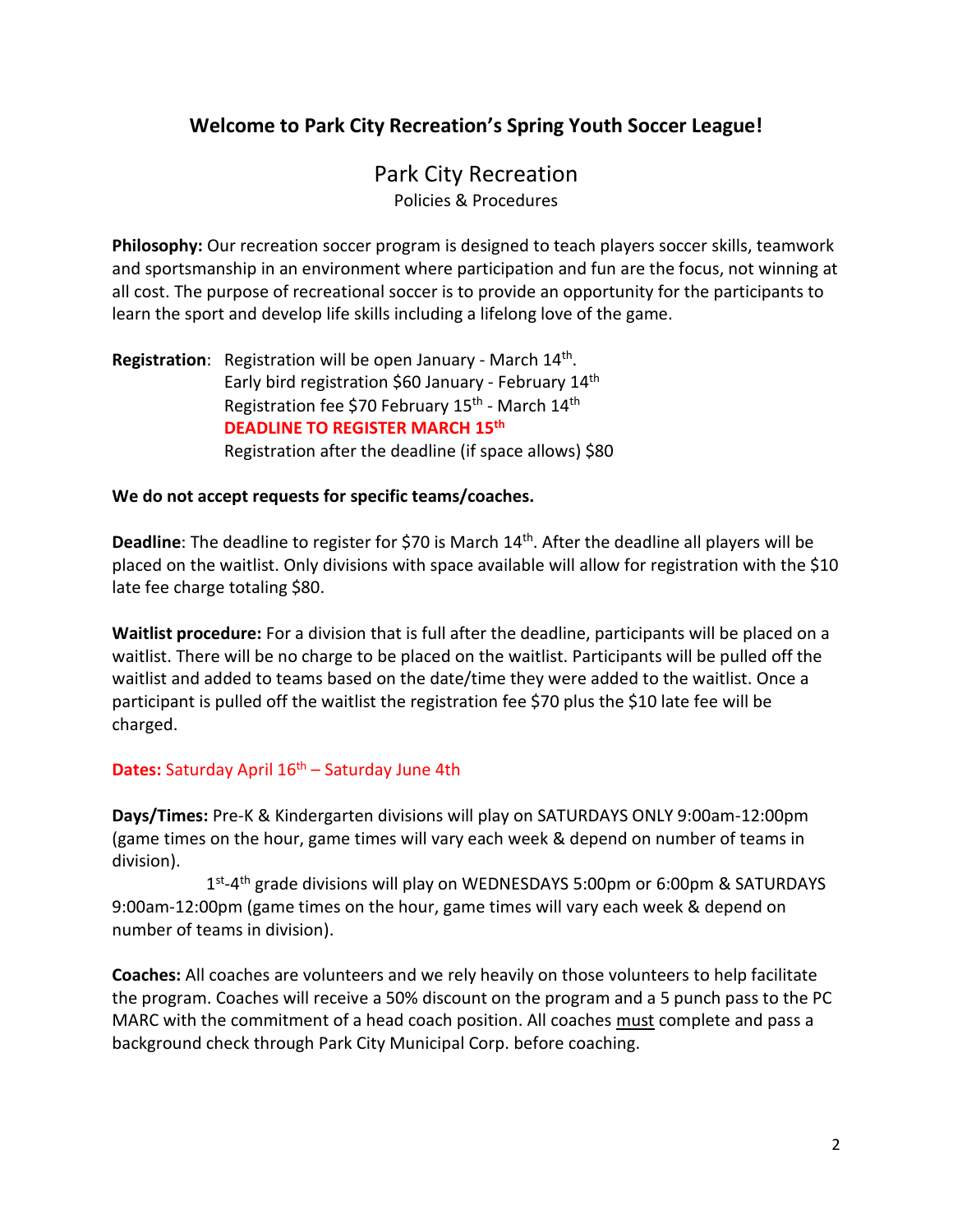# **VIRTUAL Coaches meeting will be held on Wednesday April 6th at 6:00pm.**

Coaches will receive their team roster & schedules at the meeting. Coaches can pick up equipment at the PC MARC April 1-April 15<sup>th</sup>.

If you have not heard from your coach by April 14<sup>th</sup> please contact Lauren Wall [Lauren.wall@parkcity.org](mailto:Lauren.wall@parkcity.org) 435-615-5420

We at Park City Recreation feel very fortunate to have the opportunity to provide a fun and exciting sport atmosphere for your child/children. The understanding of team play, sportsmanship, leadership, and following directions are just a few of the experiences your child/children will be exposed to by participating in organized sports.

There are few items we would like to cover to help with the season your player is enrolled:

### 1. **Parking**

a. Carpooling is encouraged in order to reduce the amount of cars at Quinn's

b. After 5pm on Wednesdays & on Saturdays the USSA parking lot can be utilized for additional parking

c. If you have questions on parking please feel free to contact me for the proper location.

### 2. **Trash**

a. Please make sure we are cleaning up after our teams and players.

### 3. **Siblings& Co.**

a. We love having brothers and sisters come and watch the games. However they need to be supervised so we don't have balls rolling onto the field. This could harm both the players in the game and/or the sibling.

b. Dogs are not allowed on the fields at the Park City Sports Complex. **If you must bring your dog please utilize the Dog Park or trails, and make sure your dog is on a leash.**

### 4. **Parent behavior**

- a. Be a role model to other parents and players.
- b. Don't be the parent everyone else is talking about after the game.

c. Respect the referee's. If you have an issue please speak with the program supervisor.

Following these guidelines will ensure a great experience for everyone, from the players to the facility providers. Please read the remainder of this packet to help the season run smoothly. If we all pitch in a small ways, we can make a big difference.

Thank you & let's have some fun!

Lauren Wall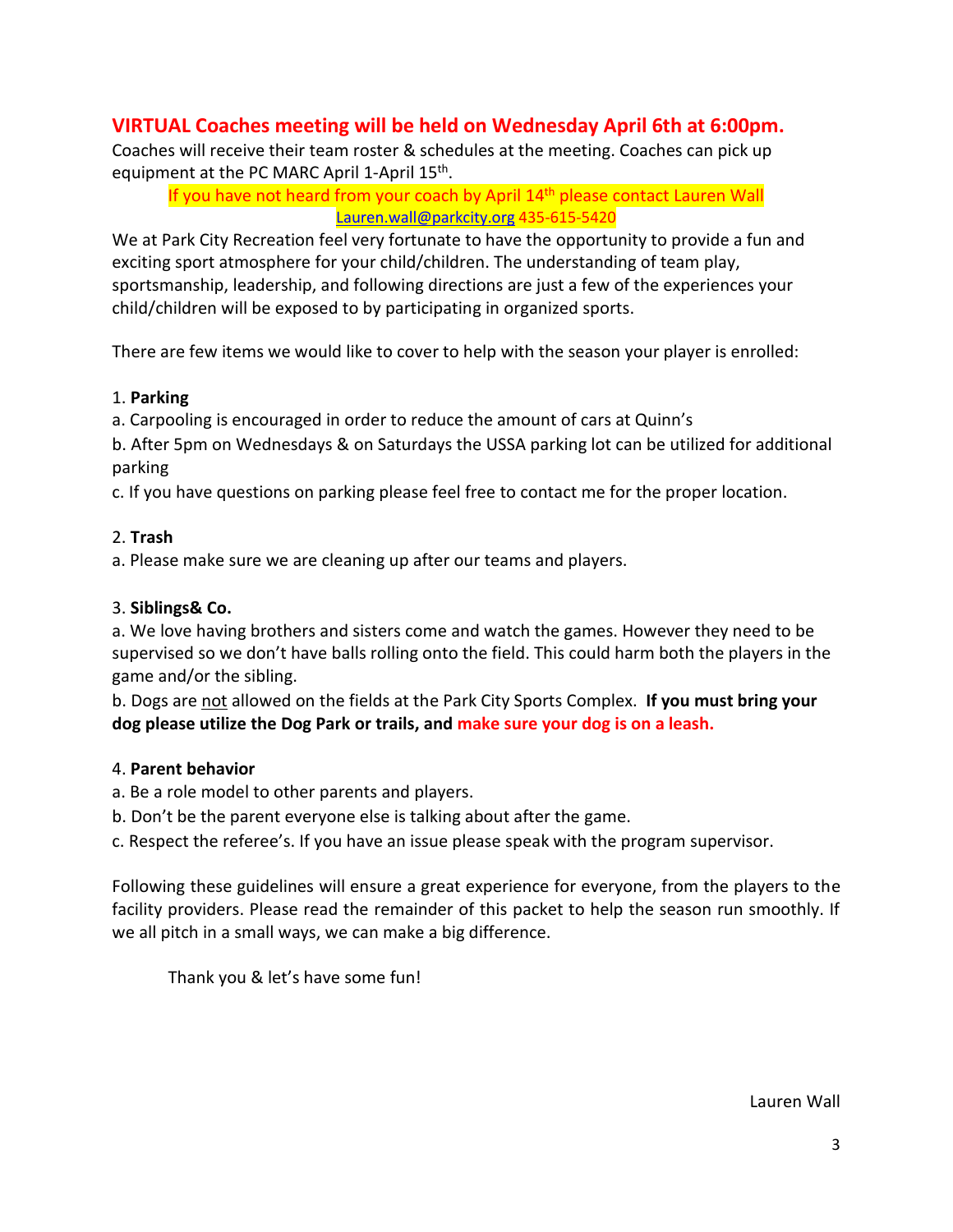# **Recreation Spring Youth Soccer 2022**

We are looking for a fun and exciting spring season!

### **Q. How do I know if a game is going to be cancelled?**

Call the weather hotline **435-615-5432** by **4pm** on Wednesdays and by **8am** on Saturdays. We try to play every game and wait as long as possible before making the call in hopes that we will play.

### **Q. Why isn't my son/daughter on the team I requested?**

A**.** We do not accept teammate or coach requests in youth sports leagues. Teams are developed based on schools. It may be a mix of schools (example some Parleys and some Jeremy), but there should be some kids from your players school on the team…unless you signed up past the deadline.

### **Q. What days do we play on? What time?**

A**.** Tentative Game and practice days are as follows:

**PRE-K (COED)** – Saturdays Only **Kindergarten** – Saturdays Only **\*1&2 nd Grade** – Wednesdays & Saturdays **\*3&4 th Grade** – Wednesdays & Saturdays



Game/practice times will vary each week (scheduled on the hour)

Games/practices will start at 5 or 6 pm Wednesdays Saturdays 9am - 12pm

### **These times are tentative; it all depends on how many kids sign up to play.**  FAQ:

### **Q. Are the days listed the only days the leagues will play?**

A**.** Unless the coach schedules practice on a different day. We only schedule 2 days per week. Pre-K and Kindergarten will only play once per week.

# **Q. What equipment does my player need?**

A. Every player will need to bring their own shin guards & cleats or sneakers. Players will receive a jersey, shorts and socks

### **Q. Where do we play?**

*A.* Quinn's Junction Sports Complex- by the ice arena

Any additional Questions please call the PC MARC front desk 435-615-5401 or Lauren Wall [lauren.wall@parkcity.org](mailto:lauren.wall@parkcity.org) 435-615-5420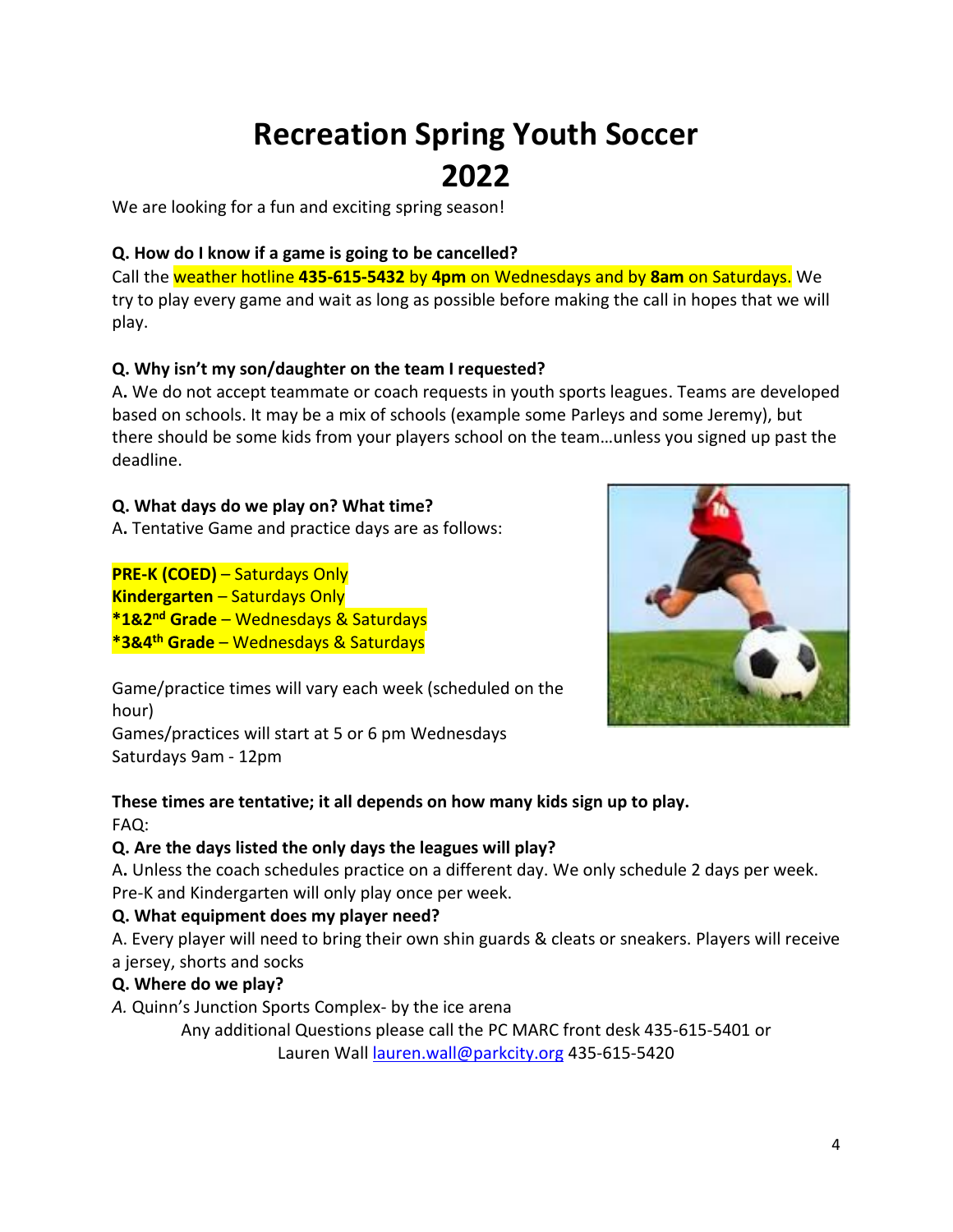

**Why Small-Sided Games?** 

US Youth Soccer has thought long and hard about the answer to the question, "Why Small-Sided Games?"

What does "Small-Sided Games" mean? These are soccer games with fewer players competing on a smaller sized field. These are fun games that involve the players more because fewer players are sharing one ball.

All ages can play "Small Sided Games", but it has a definite developmental impact on our younger soccer players. US Youth Soccer recommendations for "number of players" at the various age groups are as follows:

**U6**| 3 against 3 no goal keepers **U8**| 4 against 4 no goal keepers **U10**| 6 against 6 with goal keepers

Here are some of the reasons why we believe, as soccer coaches, administrators and parents must guarantee that our young soccer players play small-sided games:

- 1. Because we want our young soccer players to touch the soccer ball more often and become *more skillful* with it! (Individual technical development)
- 2. Because we want our young soccer players to make *more*, *less-complicated decisions* during the game! (Tactical development)
- 3. Because we want our young soccer players to be more physically *efficient* in the field space they are playing in! (Reduced field size)
- 4. Because we want our young soccer players to have more *individual teaching time* with the coach! Less players on the field and less players on the team will guarantee this! (Need to feel worthy and need to feel important)
- 5. Because we want our young soccer players to have *more, involved playing time* in the game! (More opportunity to solve problems that only the game presents)
- 6. Because we want our young soccer players to have *more opportunity to play on both sides of the ball!* (More exposure to attacking and defending situations)
- 7. Because we want our young soccer players to have *more opportunities to score goals!* (Pure excitement)

These are the reasons why we adults must foster "Small-Sided Games" in our youth soccer programs. The "Small-Sided" environment is a *developmentally appropriate environment* for our young soccer players. It's a **FUN** environment that *focuses on the young soccer player.*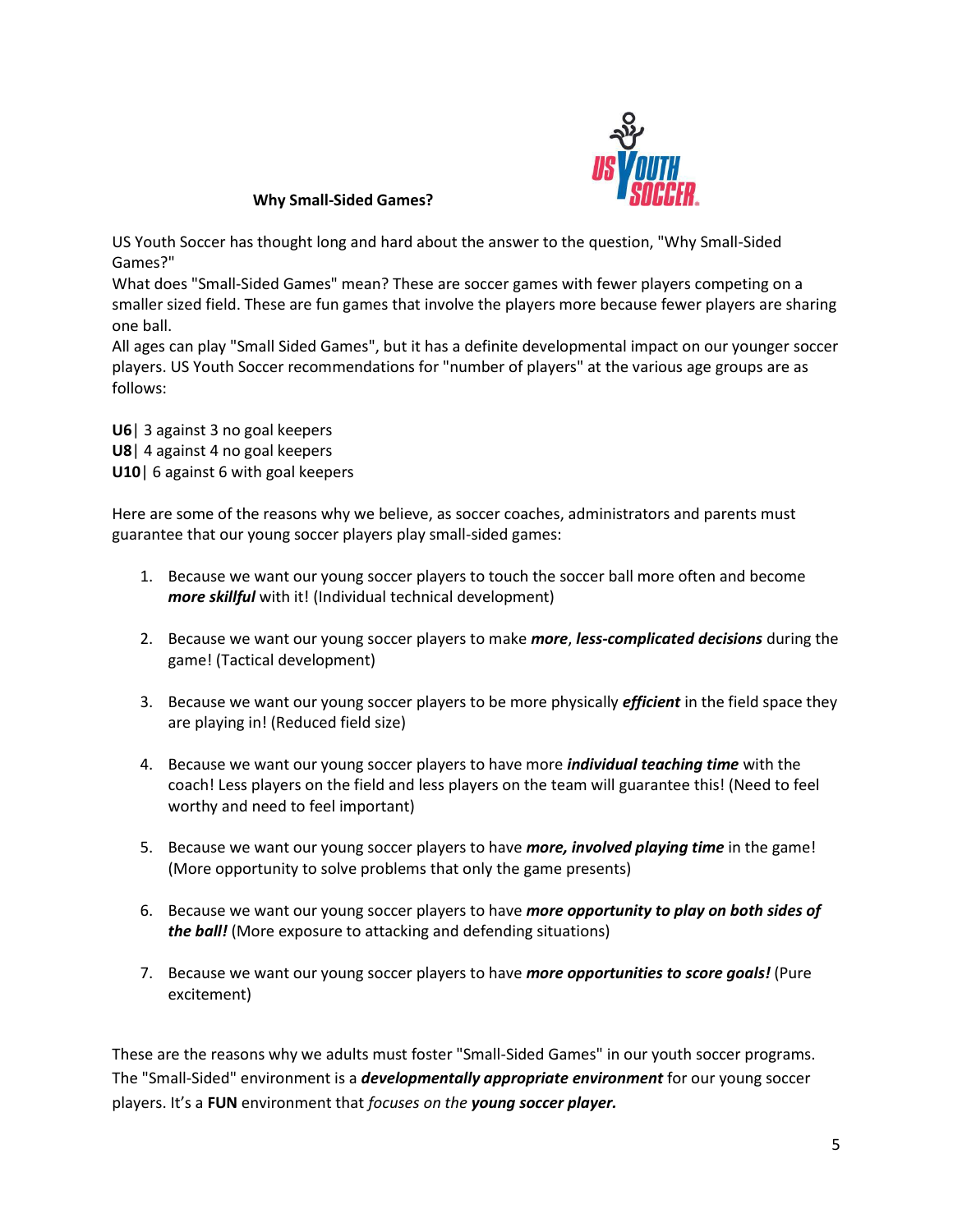### **PARENT "SELF" CHECKLIST**

**By registering my child in a Park City Recreation program, I pledge to follow the examples below and exercise my own good judgment regarding my personal conduct during youth games and practices. Punctuality:** I will be on time or early when dropping off my child for a practice or game. I understand that is embarrassing for my child to be late to a game or practice and that I am putting him/her at physical risk by not providing adequate time for warm up. I understand the importance of picking up my child on time for all games and practice. This shows respect for the volunteer coach, who has other time commitments, and it tells my child that he or she is my top priority.

**Purpose of Sports:** I understand that the top three reasons kids play sports are to have fun, make new friends and learn new skills. I understand that the game is for the kids, and that I will encourage my child to have fun and keep sport in its proper perspective. I understand that athletes do their best when they are emotionally healthy, so I will be positive and supportive.

**Encouragement:** I will redefine what it is to be a "Winner" in my conversations with my child. A winner is someone who makes maximum effort, continues to learn and improve, and does not let mistakes, or fear of making mistakes, stop them. I understand that mistakes are an inevitable part of any game and that people learn from their mistakes. I understand that all children are born with different abilities and that the true measure is not how my child compares to others but how he/she is doing in comparison to his/her best self. "I LOVE WATCHING YOU PLAY"

**Respect:** I will "Honor the Game." I understand the importance of setting a good example of sportsmanship to my child. No matter what others may do, I will show respect for all involved in the game including coaches, players, opponents, opposing fans, and referees. I understand that officials, coaches and players make mistakes. If the referee makes a "questionable" call, I will continue to respect the individual and be silent.

**Cheering:** I understand that games can be exciting times for my child who is trying to deal with the fastpaced action of the game, respond to opponents, referees, teammates and listen to coaches. I will not add confusion by yelling out instructions. During the game, I will limit my comments to encouraging my child and other players for both teams.

**Attitude:** I will not make negative comments about the game, coaches, referees or teammates in my child's presence. I understand that this plants a seed, which can negatively influence my child's motivation and overall experience. It may even make my kid a whiner, or a wiener, but definitely not a winner.

**Refereeing:** I agree to help as an official for a future game if I am having a hard time cooperating (yelling at or display any type of unruly behavior) with the officials at a game I am watching.

#### **Why Children Play Sports**

| By reading this document you and your family will abide by the above statements. |                                          |  |
|----------------------------------------------------------------------------------|------------------------------------------|--|
|                                                                                  | 7. To be part of a team                  |  |
| 3. To be with friends and make new ones                                          | 6. To exercise and become physically fit |  |
| 2. To learn and improve skills                                                   | 5. To succeed                            |  |
| 1. TO HAVE FUN                                                                   | 4. Excitement                            |  |
|                                                                                  |                                          |  |